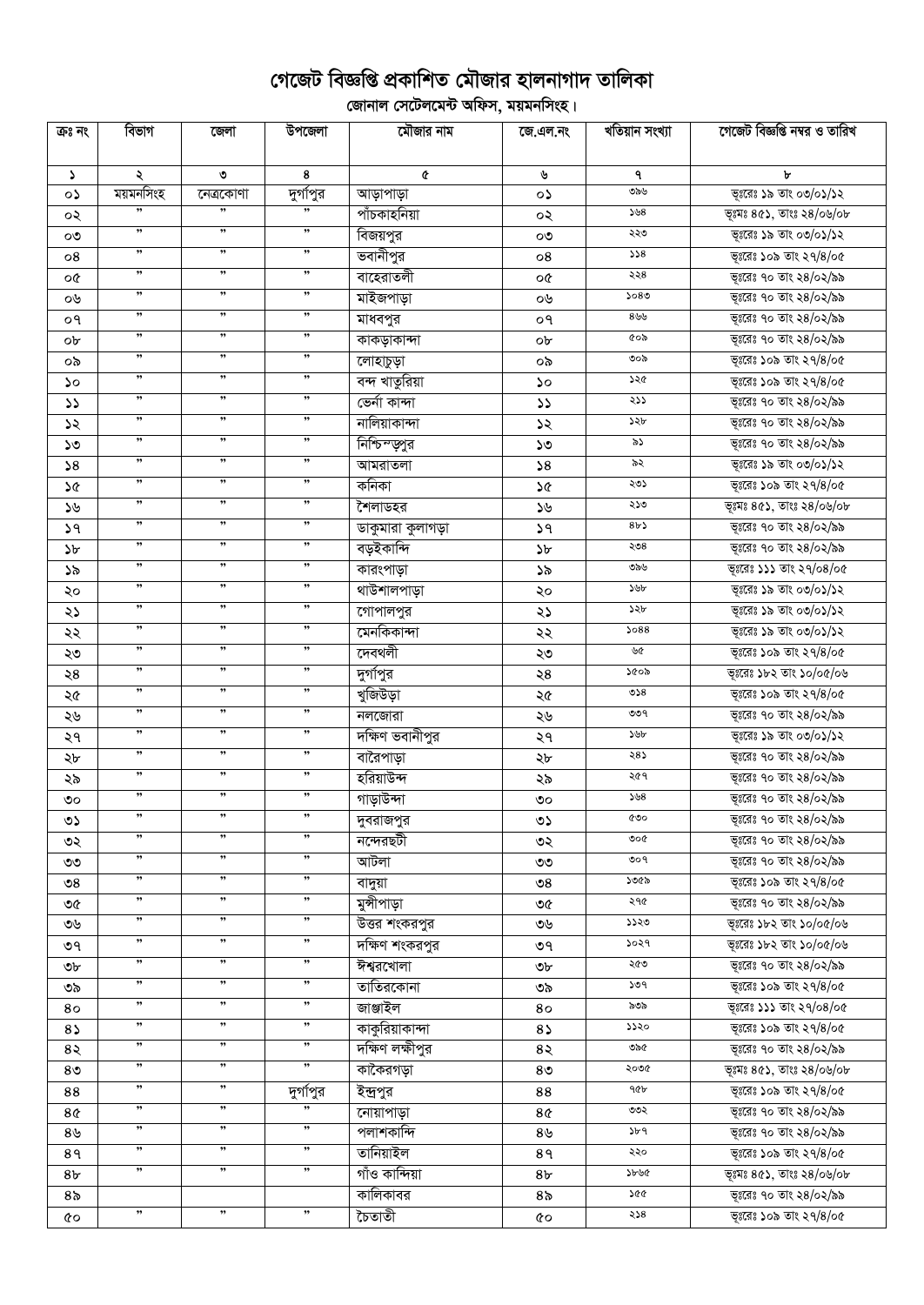| د         | ২                    | ৩                    | 8                    | ¢                   | ৬              | ٩             | ৮                               |
|-----------|----------------------|----------------------|----------------------|---------------------|----------------|---------------|---------------------------------|
| <b>ED</b> | ময়মনসিংহ            | নেত্ৰকোণা            | দুগস্থির             | বনগাঁও              | <b>QS</b>      | 508           | ভূঃরেঃ ১৯ তাং ০৩/০১/১২          |
| ৫২        | ,,                   | $\pmb{\mathfrak{y}}$ | ,,                   | গোহালী দেও          | ৫২             | ৯০            | ভূঃরেঃ ৭০ তাং ২৪/০২/৯৯          |
| ৫৩        | ,                    | ,                    | ,,                   | উৎরাইল              | ৫৩             | ১০৫           | ভূঃরেঃ ১০৯ তাং ২৭/৪/০৫          |
| 68        | $, \,$               | , ,                  | ,                    | তেলুনসিয়া          | $^{\circ}$     | ২৮৮           | ভূঃরেঃ ৭০ তাং ২৪/০২/৯৯          |
| 99        | $\pmb{\mathfrak y}$  | , ,                  | ,,                   | গরাইত               | 66             | 98            | ভূঃরেঃ ৭০ তাং ২৪/০২/৯৯          |
| ৫৬        | $\pmb{\mathfrak{y}}$ | , ,                  | ,                    | পূৰ্বকানিয়াইল      | ৫৬             | 580           | ভূঃরেঃ ৭০ তাং ২৪/০২/৯৯          |
| 69        | ,,                   | ,                    | "                    | খরম                 | <b>৫৭</b>      | ৭৬            | ভূঃরেঃ ৭০ তাং ২৪/০২/৯৯          |
|           | $, \,$               | , ,                  | ,,                   | দানাশিরা দেনাডহর    |                | ১২৩           | ভূঃরেঃ ৭০ তাং ২৪/০২/৯৯          |
| ৫৮        | ,,                   | ,                    | ,,                   | দাখিণাইল            | <b>«</b>       | ১৬৩           | ভূঃরেঃ ৭০ তাং ২৪/০২/৯৯          |
| ৫৯        | ,,                   | ,                    | "                    |                     | ৫৯             | 89¢           |                                 |
| ৬০        | $, \,$               | $, \,$               | ,,                   | ভুলিগাঁও            | ৬০             |               | ভূঃরেঃ ১০৯ তাং ২৭/৪/০৫          |
| ৬১        | $, \,$               | $, \,$               | ,                    | বাগুয়া             | ৬১             | ১০৫           | ভূঃরেঃ ১০৯ তাং ২৭/৪/০৫          |
| ৬২        |                      |                      |                      | কার৺নিয়া           | ৬২             | ২৩৩           | ভূঃরেঃ ১০৯ তাং ২৭/৪/০৫          |
| ৬৩        | ,,                   | ,,                   | ,,                   | গাভিনা              | ৬৩             | 508           | ভূঃরেঃ ১০৯ তাং ২৭/৪/০৫          |
| ৬8        | ,,                   | , ,                  | ,,                   | কাপাসহাতিয়া        | ৬8             | 890           | ভূঃরেঃ ১০৯ তাং ২৭/৪/০৫          |
| ৬৫        | $, \,$               | , ,                  | ,,                   | বীরমারা হালা        | ৬৫             | ১৪৯           | ভূঃরেঃ ১০৯ তাং ২৭/৪/০৫          |
| ৬৬        | $, \,$               | , ,                  | $\pmb{\mathfrak{y}}$ | গাবাউথা             | ৬৬             | $8$ ७२        | ভূঃরেঃ ১০৯ তাং ২৭/৪/০৫          |
| ৬৭        | $\pmb{\mathfrak{H}}$ | $, \,$               | ,,                   | শ্ৰীরামখিলা         | ৬৭             | 958           | ভূঃরেঃ ১০৯ তাং ২৭/৪/০৫          |
| ৬৮        | ,,                   | ,                    | ,,                   | আমুরা               | ৬৮             | ১৫৭           | ভূঃরেঃ ১৮২ তাং ১০/০৫/০৬         |
| ৬৯        | ,,                   | ,                    | ,,                   | সালুয়াকান্দা       | ৬৯             | 850           | ভূঃরেঃ ১০৯ তাং ২৭/৪/০৫          |
| ٩o        | ,,                   | ,                    | ,,                   | কেত্ৰা              | ٩o             | ৬১৩           | ভূঃরেঃ ১০৯ তাং ২৭/৪/০৫          |
| 95        | $, \,$               | , ,                  | ,                    | বায়রাউড়া          | 95             | ৩০৬           | ভূঃরেঃ ৭০ তাং ২৪/০২/৯৯          |
| ৭২        | $\pmb{\mathfrak{H}}$ | , ,                  | ,,                   | রাত্রা              | ৭২             | 589           | ভূঃরেঃ ৭০ তাং ২৪/০২/৯৯          |
| ৭৩        | $\pmb{\mathfrak{y}}$ | , ,                  | ,,                   | ভাউর তালান গুয়া    | ৭৩             | $8\,58$       | ভূঃরেঃ ৭০ তাং ২৪/০২/৯৯          |
| ۹8        | $\pmb{\mathfrak y}$  | , ,                  | $\pmb{\mathfrak{y}}$ | গভাবেড়             | ٩8             | $\mathcal{A}$ | ভূঃরেঃ ৭০ তাং ২৪/০২/৯৯          |
|           | $\pmb{\mathfrak{H}}$ | , ,                  | ,                    | দেউটুকন             |                | 850           | ভূঃরেঃ ১০৯ তাং ২৭/৪/০৫          |
| ৭৫        | $\pmb{\mathfrak{H}}$ | , ,                  | "                    |                     | ৭৫             | ৯০২           |                                 |
| ৭৬        | ,,                   | ,,                   | ,,                   | বড়বাটা             | ৭৬             | ৬৫            | ভূঃরেঃ ১০৯ তাং ২৭/৪/০৫          |
| ۹۹        | $\pmb{\mathfrak{H}}$ | $, \,$               | "                    | খড়চোখি             | ٩٩             |               | ভূঃরেঃ ৭০ তাং ২৪/০২/৯৯          |
| 9b        |                      |                      |                      | বাসনকোনা            | 9 <sub>b</sub> | ৬ $\rm 8$     | ভূঃরেঃ ১০৯ তাং ২৭/৪/০৫          |
| ৭৯        | ,,                   | ,,                   | ,,                   | সুতিয়াপাড়া        | ৭৯             | ১৬০           | ভূঃরেঃ ১০৯ তাং ২৭/৪/০৫          |
| bο        | ,,                   | ,,                   | ,,                   | চারিগাঁওপাড়া       | bο             | 996           | ভূঃরেঃ ১০৯ তাং ২৭/৪/০৫          |
| ৮১        | ,,                   | , ,                  | ,,                   | গুজিরকোনা           | ৮১             | 956           | ভূঃরেঃ ১০৯ তাং ২৭/৪/০৫          |
| ৮২        | ,,                   | , ,                  | ,,                   | বারইকান্দি          | ৮২             | ১৩৮           | ভূঃরেঃ ১০৯ তাং ২৭/৪/০৫          |
| ৮৩        | ,,                   | ,,                   | ,,                   | শিরবির              | ৮৩             | 869           | ভূঃমঃ $8$ ৫১, তাংঃ ২ $8$ /০৬/০৮ |
| ৮৪        | ,,                   | ,,                   | ,,                   | চারকুড়িয়া ডহর     | ৮8             | ৩৭১           | ভূঃরেঃ ১০৯ তাং ২৭/৪/০৫          |
| ৮৫        | ,,                   | ,,                   | ,,                   | কচুয়া ডহর          | ৮৫             | ১৩৩           | ভূঃরেঃ ১০৯ তাং ২৭/৪/০৫          |
| ৮৬        | ,,                   | ,,                   | ,,                   | যুক্তি ডহর          | ৮৬             | ১০৩           | ভূঃরেঃ ৭০ তাং ২৪/০২/৯৯          |
| ৮৭        | ,,                   | ,,                   | ,,                   | মাঝিআলী             | ৮৭             | ৯৫            | ভূঃরেঃ ১০৯ তাং ২৭/৪/০৫          |
| ৮৮        | ,,                   | , ,                  | ,,                   | থাপনারগাতী          | ৮৮             | ২১৬           | ভূঃরেঃ ৭০ তাং ২৪/০২/৯৯          |
| ৮৯        | ,,                   | , ,                  | ,,                   | মেলাডহর             | ৮৯             | ১৩০           | ভূঃরেঃ ৭০ তাং ২৪/০২/৯৯          |
| ৯০        | ,,                   | ,                    | ,,                   | দশাল                | ৯০             | 850           | ভূঃরেঃ ১০১ তাং $8/\alpha/38$    |
| ৯১        | $, \,$               | , ,                  | ,,                   | রগজোর               | ৯১             | ২৯৮           | ভূঃরেঃ ১০৯ তাং ২৭/৪/০৫          |
| ৯২        | $\pmb{\mathfrak{y}}$ | ,                    | ,,                   | মাকরাইল             | ৯২             | ২১৯           | ভূঃরেঃ ৭০ তাং ২৪/০২/৯৯          |
| ৯৩        | $\pmb{\mathfrak{y}}$ | , ,                  | দুর্গাপুর            | বানিয়াপাড়া        | ৯৩             | 8৫২           | ভূঃরেঃ ১০৯ তাং ২৭/৪/০৫          |
|           | ,                    | ,                    | "                    | চারিয়া মাসকান্দা   |                | 809           | ভূঃরেঃ ১৮২ তাং ১০/০৫/০৬         |
| ৯৪        | ,,                   | , ,                  | ,,                   |                     | ৯৪             | ২৫৮           |                                 |
| ৯৫        | $\pmb{\mathfrak{y}}$ | , ,                  | "                    | চন্দ্ৰকোনা মারা নগর | ৯৫             |               | ভূঃরেঃ ১৮২ তাং ১০/০৫/০৬         |
| ৯৬        | ,,                   | , ,                  | "                    | নন্দন নগর           | ৯৬             | $8\lambda$    | ভূঃরেঃ ১৮২ তাং ১০/০৫/০৬         |
| ৯৭        |                      |                      |                      | বারমাসী             | ৯৭             | ৩২০           | ভূঃরেঃ ১৮২ তাং ১০/০৫/০৬         |
| ৯৮        | $\pmb{\mathfrak{y}}$ | ,                    | ,,                   | গাজীপুর             | ৯৮             | ৭৯            | ভূঃরেঃ ১৮২ তাং ১০/০৫/০৬         |
| ৯৯        | ,,                   | ,,                   | "                    | লক্ষীপুর            | ৯৯             | ৬২২           | ভূঃরেঃ ১৮২ তাং ১০/০৫/০৬         |
| ১০০       | ,,                   | ,                    | "                    | ফেসিয়া             | ১০০            | ৭২৮           | ভূঃরেঃ ১৮২ তাং ১০/০৫/০৬         |
| ১০১       | ,,                   | ,                    | ,,                   | বাটারিয়া           | 505            | ২১১           | ভূঃরেঃ ৭০ তাং ২৪/০২/৯৯          |
| ১০২       |                      |                      |                      | পাইকুড়া            | ১০২            | ১১২           | ভূঃরেঃ ১০৯ তাং ২৭/৪/০৫          |
| ১০৩       | $, \,$               | , ,                  | ,,                   | লোহারগাঁও           | ১০৩            | ৯৩            | ভূঃরেঃ ১০৯ তাং ২৭/৪/০৫          |
| 508       | ,,                   | ,,                   | ,,                   | মধুয়াকোনা          | 508            | ২৭৬           | ভূঃরেঃ ১০৯ তাং ২৭/৪/০৫          |
|           |                      |                      |                      |                     |                |               |                                 |